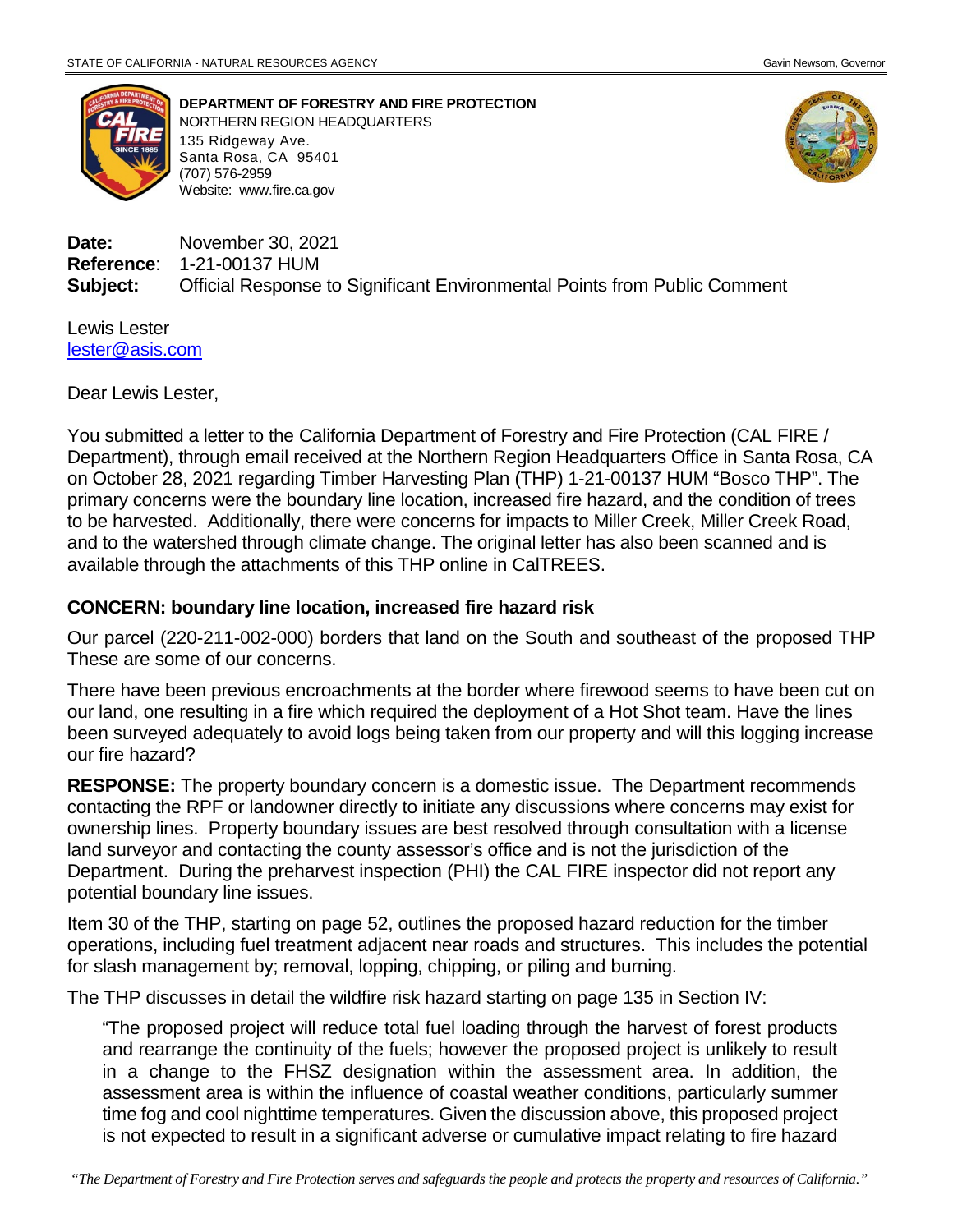severity zones as mapped by FRAP.

The project area is located within an ownership that has been managed in the past for commercial timber production. Timber stands within the assessment area generally range in age from 30-80 years old. There are a few younger regenerating stands within the assessment area as well as a few older stands that are associated with resource protection.

The proposed harvest area is comprised of uneven age merchantable timber (30-60 years old) with a dense crown canopy, moderate cover of surface fuels (grasses, forbs, brush and down material) and moderate levels of ladder fuels (understory trees, lower branches of overstory trees, or other biomass located between the top of the surface fuels and below the overstory tree canopy). Other mature timber stands and WLPZ/RMZs in the assessment area generally have relatively dense canopies with light to moderate understories. Recently harvested areas have higher levels of dead surface fuels composed of logging slash and live fuels consisting of conifer regeneration and competing brush. Slash within recently harvested areas may be dispersed within the harvest areas or piled in the units or along roads.

The proposed harvest operations will reduce the overall fuel loading of standing fuels in the harvest area by the removal of commercial forest products. Fuel loading in the WLPZ/RMZs will not be significantly changed.

Surface fuels in the form of logging slash will be increased following operations. Logging slash in ground based areas is generally crushed or scattered during shovel yarding operations but may also be gathered into piles if needed to successfully regenerate the site. Slash in cable yarding areas is generally left on site dispersed across the harvest area. Nonmerchantable conifer tops and some hardwoods in the way of yarding the conifer may be yarded to a landing and piled. Additional non-merchantable material may be yarded and piled if needed to successfully regenerate the site. Piles will be burned if required for hazard reduction as per the FPRs and otherwise burned by the landowner to the extent feasible given regulatory and economic constraints. Conifer regeneration and growth of other vegetation following operations will also increase surface fuels. However the overall total fuel load will be reduced via the removal of commercial forest products from the harvest areas.

Given the general discontinuous nature or mosaic pattern of the fuels in the assessment area, and the overall reduction of fuels that will occur due to removal of commercial forest products, this proposed project is not expected to result in a significant adverse or cumulative impact relating to fuel conditions.

There are no public nor private fuel-breaks within the assessment area. Existing roads may serve as a "fuelbreak" as defined in 14 CCR 895.1 (a strip of modified fuel to provide a line from which to work in the control of fire). The narrow width of local roads may limit their ability to stop the spread of a wildfire, but they do provide a cleared area that can be used for suppression activities. Fuelbreaks in the form of existing logging roads on the ownership are present in the assessment area as shown on the THP maps. The logging roads proposed for use as part of this project will continue to serve as a "fuelbreak" to the extent that they serve in that function in a preharvest condition.

There are permanent structures within the assessment area that require fuel hazard reduction zones. There is neighboring properties adjacent to this property. These are primarily private residential properties and timberland some of the neighboring properties are managed for timber production. There are houses and structures adjacent to the THP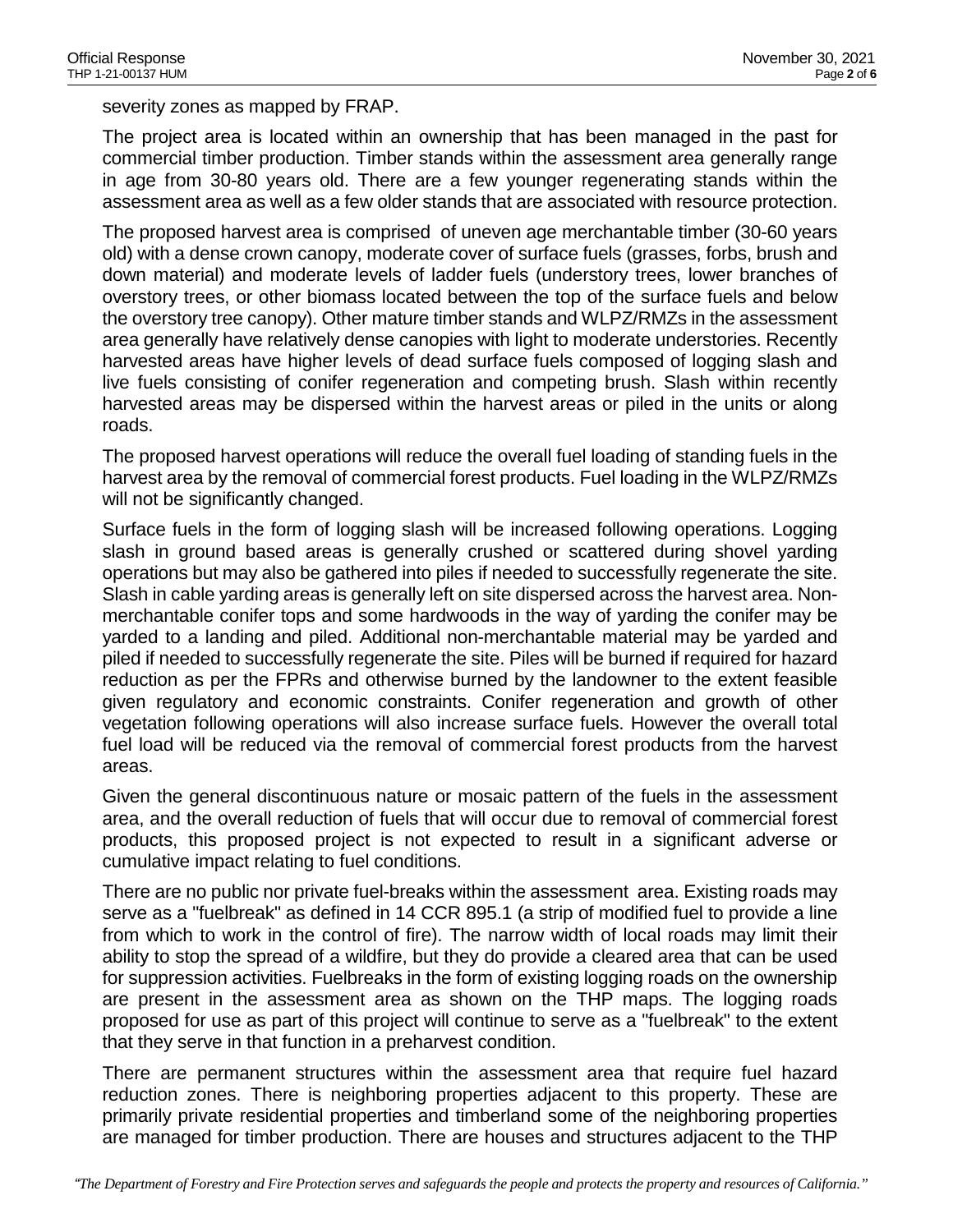within the assessment area. Hazard reduction is proposed adjacent to all buildings and publicly accessible roads this proposed project is not expected to result in a significant adverse or cumulative impact relating to fuel breaks or fuel hazard reduction activities.

The project area is located within a moderately developed area with an extensive public road system. The assessment area is accessed by a network of both paved and forest roads. The proposed project will maintain and improve the access road into the logging area to facilitate the removal of forest products. These same road will provide access for fire suppression resources. Given the discussion above and the publicly maintained road network, this proposed project is not expected to result in a significant adverse or cumulative impact relating to road access for fire suppression.

There is a high density of residential dwellings within the fire hazard and risk assessment area. The city of Eureka and the community of Cutten both overlap the assessment area. The proposed THP would reduce risk to these resources by including site specific measures which treat logging slash to reduce fire hazard and risk as required under 14 CCR 917.2. This proposed project is not expected to significantly increase the fire hazard and risk to residential dwellings or communities.

The proposed project is not expected to significantly change the fire hazard rating within the assessment area because fire hazard ratings are based in a large part on topography, slope conditions, fire weather and vegetation types. While fuel loads will be reduced by removal of commercial forest products from the harvest area, they will not be entirely eliminated from the assessment area. The proposed project will significantly reduce canopy fuel load from the harvest area and this reduction in canopy fuels has the potential to reduce the potential for extreme fire behavior in the event."

During timber harvest operations, equipment and personnel are required by regulation to be available to fight a fire if one should start in the immediate vicinity when harvesting is occurring. Code section PRC 4428 requires that each logging crew have a fire cache and PRC 4431 requires that each chainsaw operator have at least one serviceable round point shovel or one serviceable fire extinguisher within 25 feet. These firefighting tools, and equipment such as tractors/skidders allow operators to immediately respond should a fire start as the result of natural causes, harvest operations, or and other causes in the vicinity of harvest operations. Periodic inspections by Cal Fire inspectors include the verification of the required firefighting equipment on-site, and a violation may be issued for non-compliance.

The Department does not find any unusual, unmitigated fire hazard risk with the proposed operations.

# **CONCERN: condition of trees to be harvested**

I am not opposed to logging of a few individual trees but feel that the requirements of this THP and the economy of scale could cause serious damage to the watershed. Are the trees being referred to the ones that are dying or are they healthy and stabilizing old growth firs?

**RESPONSE:** The CAL FIRE Inspector addressed the timber stand and proposed silviculture starting on page 2 of the PHI report. It was concluded that the proposed silvicultural methods were appropriate for existing stand conditions, and will ensure the establishment and/or maintenance of a balanced stand structure, and establishment of new reproduction. The Plan complies with goals of 14 CCR § 913.10, 933.10, 953.10 to restore, enhance, and maintain the productivity of the state's timberlands. It also assures that growing stock will be harvested in a manner which prevents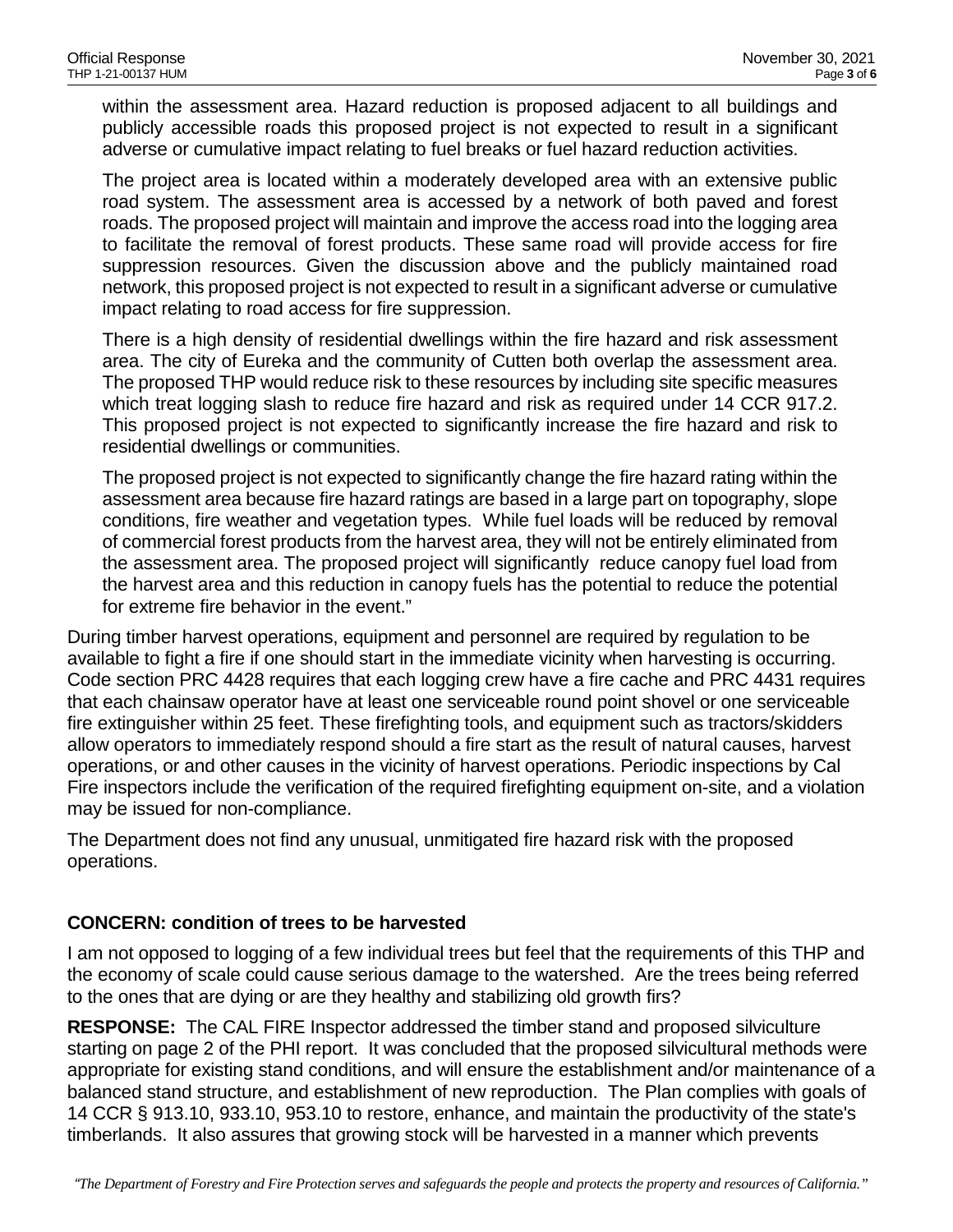significant delays in reaching or maintaining Maximum Sustainable Production of High Quality Wood Products (MSP) [14 CCR § 913, 933, 953(a)]. Additionally, the CAL FIRE inspector identified that the timber stands were sufficiently marked to evaluate the silviculture prescriptions. The Inspector also stated the following in the report:

"The Plan calls for Group Selection outside of the Geology areas and Single tree selection or no harvest for the remainder of the Plan. The property is heavy to hardwoods, but Group selection will allow some defensible space around the houses and clean-up the understory."

Section II, Page 9, Item 14 of the THP outlines the proposed silviculture for the Plan. Section III, page 73 also describes the stand conditions prior to harvest and is consistent with the PHI Report. The Department has no concerns on the proposed trees to be harvested for this THP.

## **CONCERN: impacts to Miller Creek**

Miller Creek had been highly impacted. There are 2 streams that feed into Miller Creek on the Northwest and South East side of the THP. The stream on the Southeast flows through our land. We are concerned about reduced flow and increased sedimentation on these creeks and Miller Creek. Numerous truck loads of logs will greatly increase the dust which is already an issue for us. Even if tamped down by a water truck, will this dust layer wash off in the winter rains and add to the siltation of Miller Creek and Redwood Creek? This watershed is already impacted and flows have been greatly reduced in the 51 years we have lived here, and as noted by Fish and Wildlife.

**RESPONSE:** The Plan covers detailed provisions for the protection of watercourses starting on page 37, Section II, Item 26. Per 14 CCR 916, 936, and 956 it is the intent of the Department to ensure that timber operations do not potentially cause significant adverse site-specific and cumulative impacts to the beneficial uses of water, native aquatic and riparian-associated species and the beneficial functions of riparian zones. The Plan proposes no timber operations in the channel zone, or core zone of the watercourse lake protection zones (WLPZ), except at mitigated crossings per 14 CCR 916.9. Additionally, the Inner zone of the WLPZ will allow limited operations adhering to a strict overstory canopy retention, species and diameter restrictions, and quality of residual trees as outlined on page 39 of the THP and pursuant to the goals of 14 CCR 916.9.

The CAL FIRE Inspector addressed the protection of watercourses starting on page 5 of the PHI report. It was concluded that the proposed protection measures were adequate for areas near and areas with the potential to directly impact watercourses and lakes, and that the objectives and mitigations outlined in the Plan were in conformance to the Forest Practice Rules.

Most erosion to watercourses comes from road use. The Plan contains detailed road work points starting on page 42, outlining proposed mitigations to crossings and the protection of watercourses. These road work points were discussed and revised with the input of review agencies on the PHI to ensure the protection of resources. Page 5 of the PHI report concluded that crossings have been accurately described and have appropriate mitigations prescribed to protect the integrity of the crossings.

### **CONCERN: impacts to Miller Creek Road**

I am concerned about the impact on Miller Creek Road. This road is mostly used by residents who live on it and is maintained by the residents. This is a residential neighborhood. We are concerned about the safety of numerous residents due to possibly dozens of logging truck loads if not more.(we were told there are over a million board feet in this 35 acre site but we don't know how many will be removed).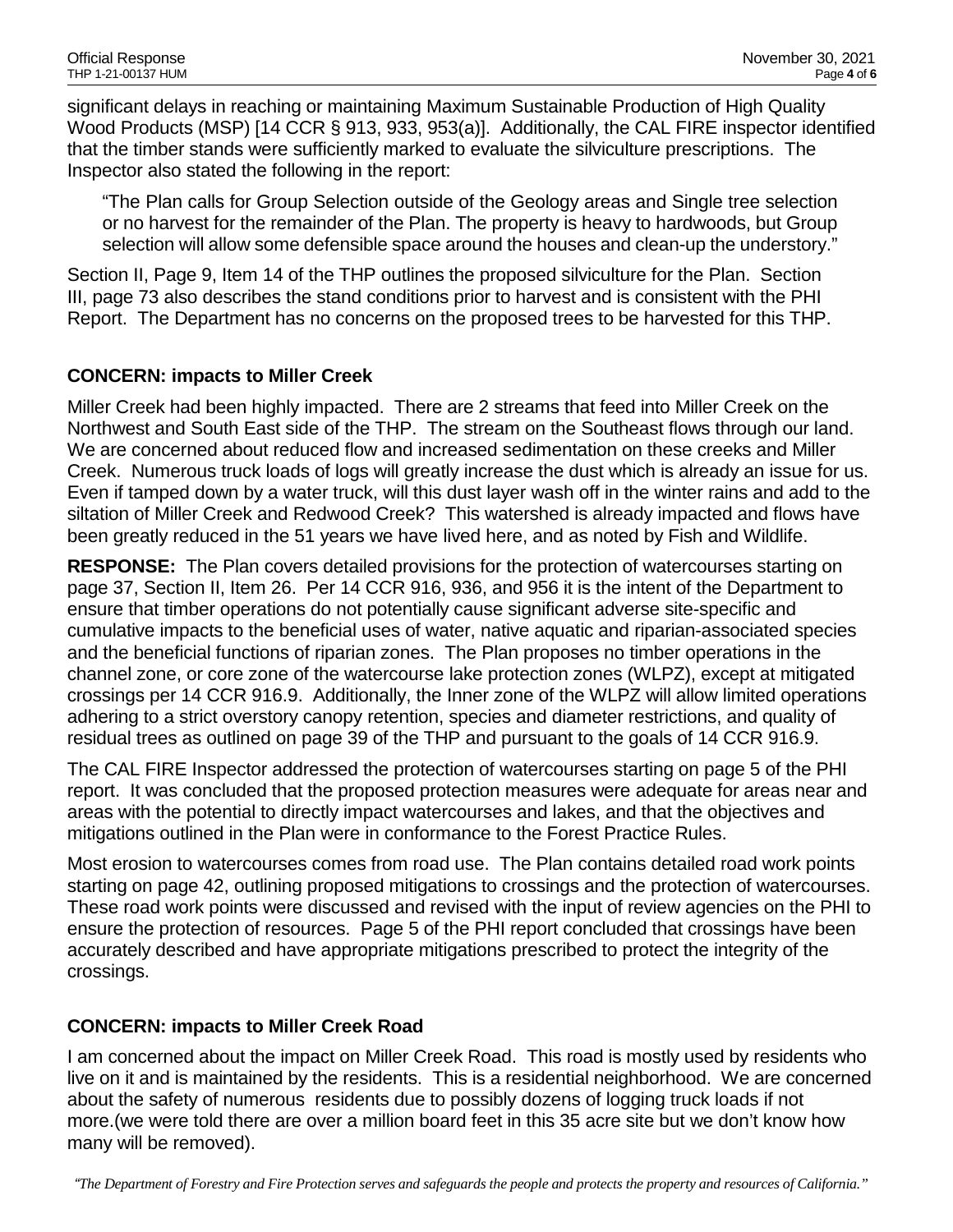**RESPONSE:** Section IV, page 128 of the Plan discusses the traffic assessment of the proposed timber operations:

"Log trucks route includes a shared private road and public county and state roads. The public county and state roads include sections of Miller Creek Road, Briceland Thorn Road, Redwood Drive and Hwy 101. This THP contains less than 40 acres and is expected to result in the transport of logs 2-3 times a day for 2 months at time of operation. This is a small temporary increase in an area where log truck and other commercial vehicle use is common. Truck traffic has historically occurred on these roads and they were built to accommodate log truck traffic. Continuation of hauling operations at historic or current levels is not expected to cause a significant adverse impact to traffic on these roads. There are not any existing traffic or maintenance problems along these routes that block the routes completely. During the summer tourist season there have been no major problems, which caused significant traffic involving logging trucks. Logging truck and trailer fees, use fee permits, and fuel taxes generate revenues that provide funds for maintenance of public roads."

The Review Team did not find any evidence that would suggest that the proposed operations would have an unusual negative addition to traffic in the area. The Plan documents that Miller Road is a private road and accessible through a road use agreement as stated under Item 38, page 61 of the Plan:

"Miller Road Committee maintains and repairs road and bridges. Landowner is member of the committee and is presently the coordinator for the committee. Landowner has legal right of way use. Landowner will leave the road in the same condition or better after use."

# **CONCERN: impacts to the watershed through climate change**

We hope that the impact on the land and the watershed are taken into account in light of the serious and increasing awareness of the impact of these practices on the California drought and climate change.

**RESPONSE:** The THP contains a detailed discussion and analysis of the watershed and climate change impacts in Section IV under the cumulative impacts assessment as required by the Board of Forestry Technical Rule Addendum No. 2. Starting on page 120 of the Plan, there are many discussion points describing the mitigations for the protection of the watershed, and concludes the following:

"All the watercourses mentioned above provide groundwater recharge, warm and cold freshwater habitat, wildlife habitat, rare and endangered species habitat, and migration habitat for anadromous fish, and spawning and rearing habitat for fish.

This THP addresses the protection of the various beneficial uses by protecting offsite fisheries habitat through standard watercourse protection measures and slope stabilization measures. These measures are contained in Addendums to Item 18 and 26 in Section II of the THP. No significant adverse impact to the beneficial uses of water is expected to occur as a result of this THP."

Additionally, starting on page 129 of the Plan there are several cited studies and points to ensure that the project will not contribute negatively through climate change and green house gases. This is supported in the conclusions of the PHI report from the CAL FIRE inspector on page 9: